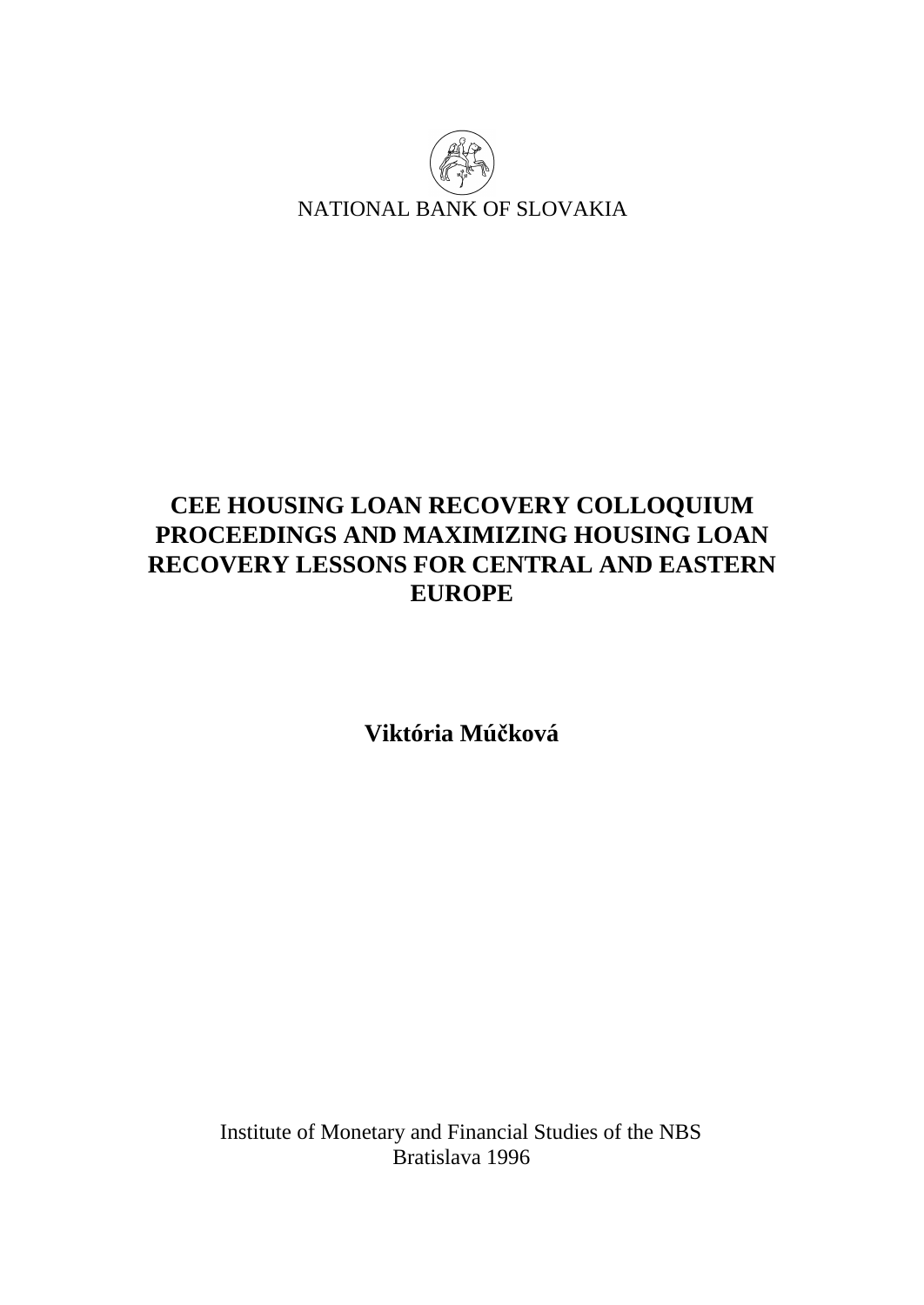### **CEE HOUSING LOAN RECOVERY COLLOQUIUM PROCEEDINGS AND MAXIMIZING HOUSING LOAN RECOVERY LESSONS FOR CENTRAL AND EASTERN EUROPE**

**East European Regional Housing Sector Assistance Project Project 180-0034 U.S. Agency for International Development** 

**THE URBAN INSTITUTE 2100 M Street, NW Washington, DC 20037** 

**November 1996**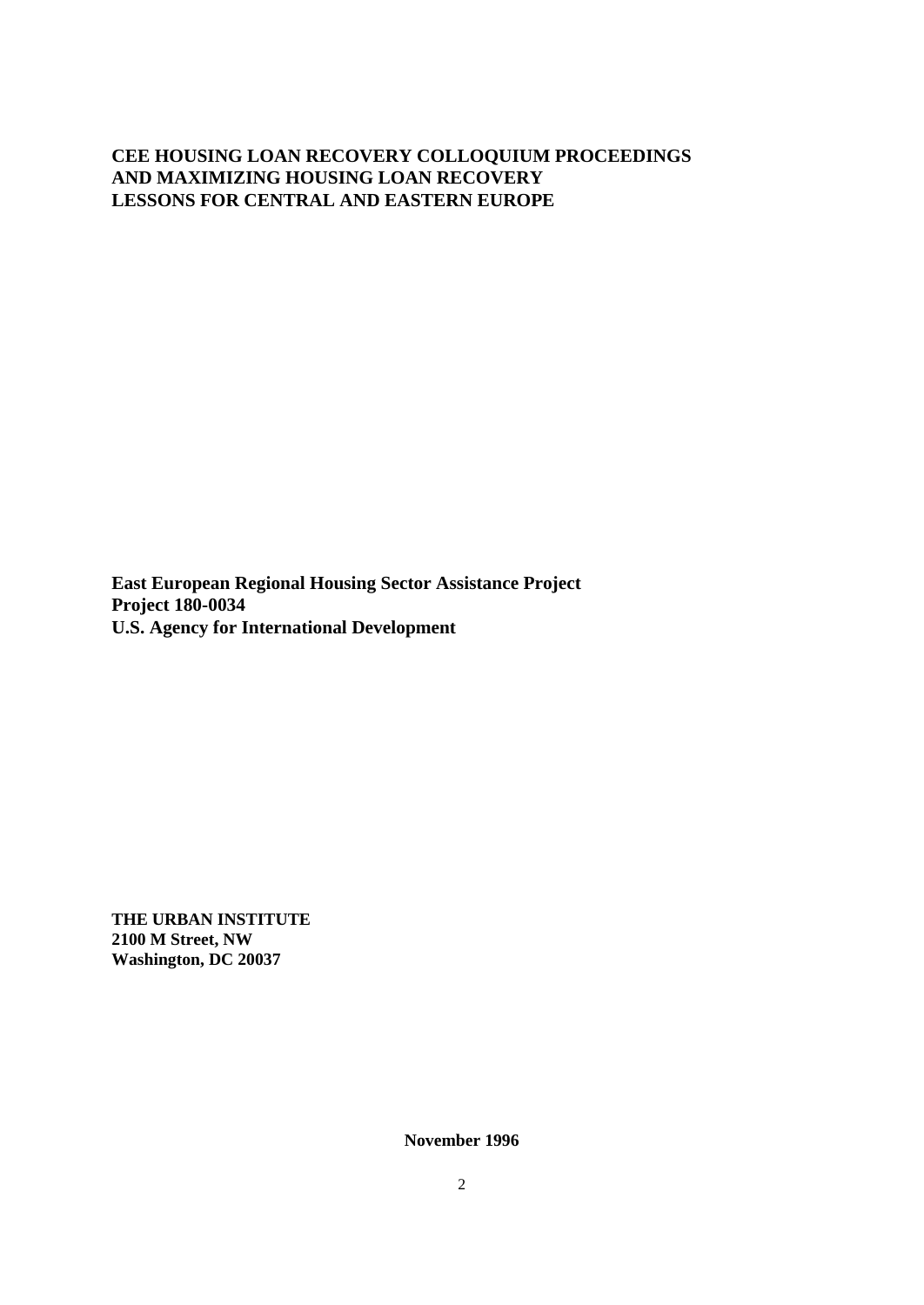### **Mortage Banking - New Type of Banking Activity in the Slovak Republic**

#### **Introduction**

The ambition of this paper is to provide elementary information about the implementation of mortgage banking under the conditions existing in the Slovak Republic. The need for reintroducing this type of banking activity must be seen from two perspectives. The first is, that within the development of Slovakia's banking system, this means extending demand by new, specific banking products (mortgage loans), naturally linked with special capital market products (mortgage-backed bonds). The second is the solution to chronically persisting problems with the generation of temporarily available long-term resources in the economy, whereby mortgage products are expected to contribute significantly to the change in the proportion of loans in favor of long-term financing, and to the revival of investments.

One of the banking products that combines the two aspects of banking transactions, active and passive transactions, is a mortgage loan, financed, or refinanced by issues of mortgage-backed bonds. Unlike classic mortgage loans, this mortgage model has an advantage in the method of accumulating long-term financing resources. However, the effectiveness of this model is conditioned by the existence of potential investors willing to invest their available long-term financial resources in safe, high-quality, and high liquidity securities. Securing the sales of extensive issues of these securities in the future will not only depend on the level of stimulation and the establishment of rules for secure investing by the existing institutional investors, but also on instituting new entities on the financial market - pension funds. Although the Pension Insurance Act was approved this year, accumulation of larger volume of resources may only be anticipated in the coming years (1-2 years).

The reverse side of the coin is the ability of banks to meet the demand for mortgage loans at a price that is relatively low from the perspective of loan applicants, and sufficiently attractive for potential investors in comparison with other investment opportunities (state, corporate, or other bank bonds). A bank will establish the price (interest rate) of mortgage loans with regard to the price of resources it acquires, the interest rate development on the market, and potential risks linked with mortgage transactions, interconnected with the overall level and heading of the economy in Slovakia. It is evident that the introduction of mortgage loans and mortgage-backed bonds to the financial market will not resolve the problem of financing construction investments, particularly to satisfy the need for housing on a massive scale, as is often maintained in public. Some alternatives for making mortgage products cheaper exist if the state decides support this sphere of activity: by decreasing the income tax base, providing interest subsidies to mortgage loan issuers, exempting mortgage-backed bond yield from income tax, by establishing a specialized institution which would be buying mortgages from banks, thus proving resources for new mortgage loans, or by formulating an effective system of guarantees and insurance.

#### Characteristics of Mortgage Products

Forming of a legal framework, harmonizing legal norms directly or indirectly linked with the introduction of mortgage banking, and clearly defining "rules of the game" are an essential preconditions for an effective development of this sphere of banking activity. The amendment to the Act on Banks, as well as amendments to other legal norms (Securities Act,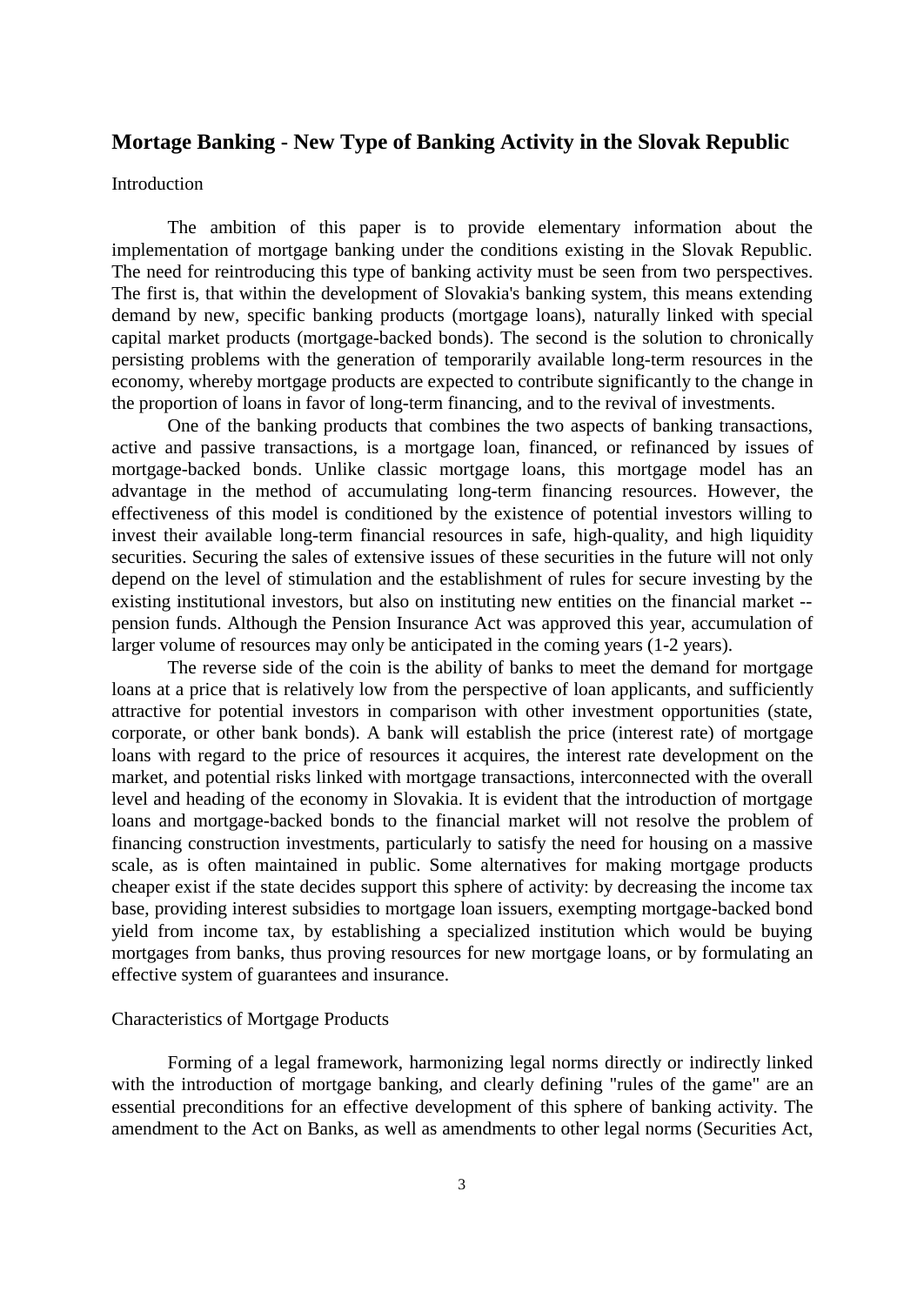Bankruptcy and Settlement Act, and the Civil Court Order) have constituted a solid groundwork for launching mortgage transactions.<sup>1</sup>

The adopted model is known as the so-called "rigorous block system", which is essentially based on constantly providing for a prescribed equilibrium between the volume (sum) of mortgage-backed bonds in circulation and the volume of receivables from mortgage loans secured by collateralized real estate. For an investor, not only information about issues of mortgage-backed bonds and the quality of mortgage portfolio and its coverage is important, but also about the quality of real estate marketability. Despite relative safety, this system is highly demanding with regard to management of assets and liabilities -- the time aspect, the need to stabilize long-term loan resources, mortgage-backed bond issues with a fixed maturity set in advance; the tendency towards imbalance between mortgage loans and mortgage-backed bonds is dealt with by so-called proper and substitute coverage (see table 1 - - Basic characteristics of mortgage loans and mortgage-backed bonds in the Slovak Republic). A further condition for healthy mortgage transactions is the relation between the interest rates on mortgage-backed bonds and mortgage loans, as well as determining the necessary minimum interest rate margin. The application of these essential rules will require further specification of these principles (such as, should the interest rate margin include reserves for classified loans, the relationship of mortgage transactions and generally applicable rules of the banking business).

#### The current situation

 $\overline{\phantom{a}}$ 

Only those banking entities that receive a corresponding license may conduct mortgage transactions. The minimum volume of required financial deposit is 1 billion Sk (or an equivalent sum in foreign exchange). What are the advantages or the relatively high requirement of basic property?

\* it limits the range of potential applicants for mortgage financing, which corresponds with the principle of the implemented model of mortgage banking. At this stage, it is neither desirable, nor safe and effective to grant a license to all, or a large number of banking entities; \* mortgage transactions will be carried out by entities with strong capital backing, which decreases the risk of reduced liquidity of the new product;

\* safety of mortgage-backed bonds, ensuing from capital strength of the issuer, is a precondition for the willingness to invest in mortgage-backed bonds;

\* it eliminates potential risks, including legislative ones, and their impact on the issuers of mortgage-backed bonds;

\* the risk of entry of these banking entities which do not meet the criterion of capital adequacy and have uncovered losses is partly compensated by higher basic capital.

An application for a license must contain general conditions for providing mortgage (municipal) loans, the method of keeping the mortgage register, the method of keeping separated analytical documentation in the accounting system, a nomination of a person to the post of administrator, and his/her deputy, and a system of real estate appraisal<sup>2</sup>.

<sup>&</sup>lt;sup>1</sup> The Slovak Republic is the second among the countries with transforming economies (after the Czech Republic) to have instituted the essential rules for the application of the mortgage block system (see tab. 2)

<sup>&</sup>lt;sup>2</sup> We assume that in the initial period, with regard to the level and economic position of the banking sector, three or four banks will receive a license.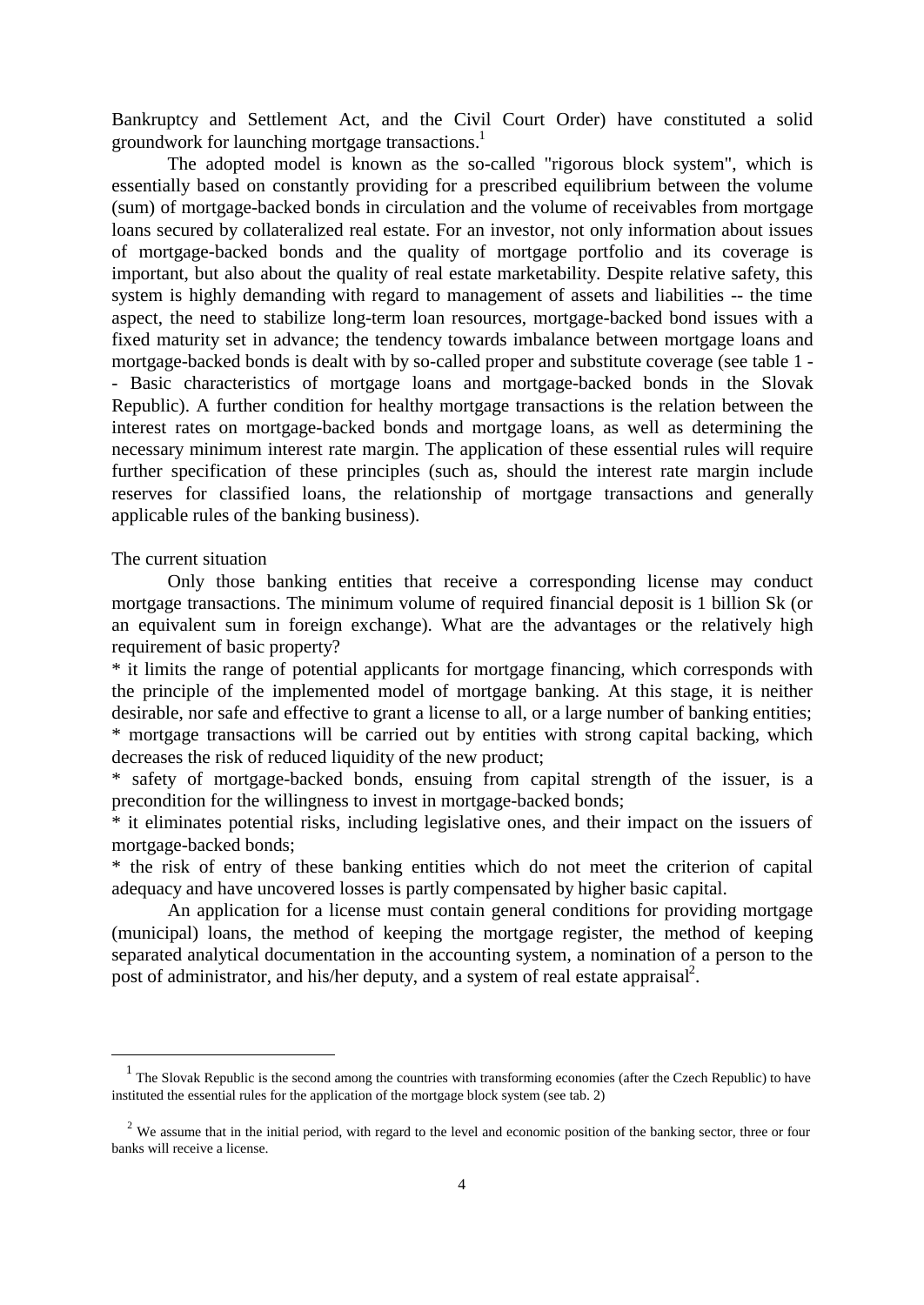Table 1

## The basic characteristics of mortgage loans and mortgage-backed bonds

| mortgage loan                                                                                                                                                                                                                                                                                                                                            | mortgage-backed bond                                                                                                                                                                                                                                                                                                                                                                                                                                                                                                                                                       |  |
|----------------------------------------------------------------------------------------------------------------------------------------------------------------------------------------------------------------------------------------------------------------------------------------------------------------------------------------------------------|----------------------------------------------------------------------------------------------------------------------------------------------------------------------------------------------------------------------------------------------------------------------------------------------------------------------------------------------------------------------------------------------------------------------------------------------------------------------------------------------------------------------------------------------------------------------------|--|
| mortgage loan is:                                                                                                                                                                                                                                                                                                                                        | mortgage-backed bond:                                                                                                                                                                                                                                                                                                                                                                                                                                                                                                                                                      |  |
| - a long-term loan with maturity of at least five years                                                                                                                                                                                                                                                                                                  | - a special publicly tradeable security                                                                                                                                                                                                                                                                                                                                                                                                                                                                                                                                    |  |
| - genuinely guaranteed by collateral right to domestic<br>real estate                                                                                                                                                                                                                                                                                    | - its name is protected by law, this security must be<br>labelled "mortgage-backed security"                                                                                                                                                                                                                                                                                                                                                                                                                                                                               |  |
| - specifically designated for acquiring, construction,<br>and maintenance of domestic real estate                                                                                                                                                                                                                                                        | - nominal value, including yield, is covered by<br>receivables from mortgage loans                                                                                                                                                                                                                                                                                                                                                                                                                                                                                         |  |
| - financed (refinanced) through the issue and sale of<br>mortgage-backed bonds                                                                                                                                                                                                                                                                           | - resources acquired from the sale of mortgage-backed<br>bonds are designated for (re)financing mortgage loans                                                                                                                                                                                                                                                                                                                                                                                                                                                             |  |
| - mortgage loans (re)financed in the aforementioned<br>way may only be provided by banks, which acquire a<br>corresponding license                                                                                                                                                                                                                       | - only banks that get a license to carry out mortgage<br>transactions are authorized to issue mortgage-backed<br>bonds                                                                                                                                                                                                                                                                                                                                                                                                                                                     |  |
| - a safety level quotient, coverage of a mortgage loan<br>by real estate is set by law at 0.6 (the ratio of the loan<br>to the value (price) of real estate is 60 percent)                                                                                                                                                                               | - the coverage principle -- so-called proper coverage --<br>for the cover the issued mortgage-backed bonds, only<br>receivables from mortgage loans not exceeding 60<br>percent of the value of the collateralized real estate<br>may be used; the so-called substitute coverage is<br>limited to 10 percent of the value of issued mortgage-<br>backed bonds, only by precisely specified assets<br>(deposits in the NBS, treasury bills, deposits in banks,<br>cash, state bonds, state treasury bills, mortgage-backed<br>bonds, municipal bonds issued by other banks) |  |
| - the value of real estate is appraised by a licensed bank<br>on the basis of an overall evaluation of the real estate                                                                                                                                                                                                                                   | - a bank may issue temporary mortgage-backed bonds<br>within six months after the license to carry out<br>mortgage transactions becomes effective, on the basis<br>of a decision of a general meeting, up to the volume of<br>50 percent of the bank's basic capital, whereby within<br>one year from issue, the bank is obliged to replace<br>them by mortgage-backed bonds defined above                                                                                                                                                                                 |  |
| - a mortgage loan cannot be guaranteed by real estate<br>on which collateral right to the benefit of a third person<br>has been established or exists; the transfer right to real<br>estate must also not be restricted                                                                                                                                  |                                                                                                                                                                                                                                                                                                                                                                                                                                                                                                                                                                            |  |
| - a bank carrying out mortgage transactions may<br>temporarily deposit free resources acquired from these<br>transactions in a bank (a branch office of a foreign<br>bank) in Slovakia, use the money to purchase<br>mortgage-backed bonds, communal bonds issued by<br>another bank, treasury bills of the National Bank of<br>Slovakia, or state bonds |                                                                                                                                                                                                                                                                                                                                                                                                                                                                                                                                                                            |  |
| - the bank must keep a list and volume of mortgage<br>loans that serve as coverage for mortgage-backed<br>bonds in its mortgage register                                                                                                                                                                                                                 |                                                                                                                                                                                                                                                                                                                                                                                                                                                                                                                                                                            |  |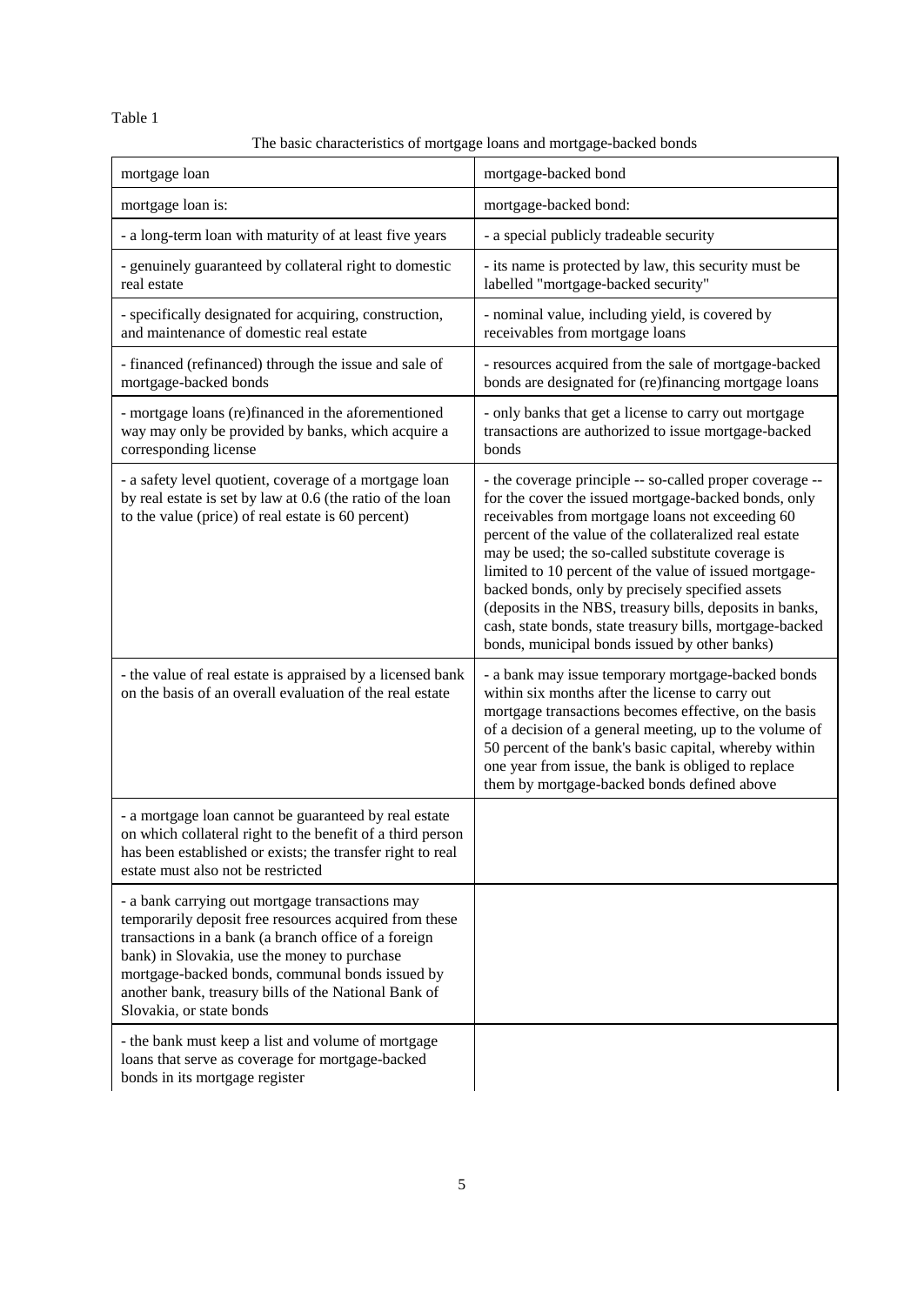| - With consent of the Finance Ministry and at the     |
|-------------------------------------------------------|
| proposal of the bank, the NBS appoints a mortgage     |
| administrator, whose role will be to oversee mortgage |
| transactions                                          |

In the viewpoint of completing the process of forming the so-called minimum legal requirements for preparing and launching mortgage transactions, it is essential to complete the phase of formulating the binding directives on the provisions for the mortgage register, and technicalities regarding the position and activities of the mortgage administrator and his/her deputy. The purpose of the mortgage register is keeping a unified and simple system for the registration of mortgage loans (volume, maturity, interest rate, real estate collateral characteristics from a cadastre transcript; price of the collateral -- the corresponding real estate, established by various methods, for calculating the volume of the mortgage loan), which would serve to cover mortgage-backed bonds. The aim of enhancing supervision over mortgage transactions (specific supervision) by introducing the "institute" of mortgage administrator (his/her deputy) is to limit risks on both sides of mortgage transactions. The determining momentum is real estate appraisal, from which the safety and quality of mortgage loans and mortgage-backed bonds evolves, the size of the bank's basic capital (or the bank's own capital) as the source for coverage of potential risks, a thorough analysis and management of risks, as well as meeting the obligations towards owners of mortgage-backed bonds (bank's creditors).

The protection of mortgage-backed bond owners is dealt with in the Bankruptcy and Settlement Act (an additional safety enhancement of this bond) -- if the bank defaults, claims of owners must be settled preferentially. Amendments to the Civil Court Order create room for the protection of a bank should a mortgage debtor fail to meet his/her obligations. When collateral right is enforced, the collateral right of the bank is satisfied before that of other collateral creditors.

The most critical point however is only a limited possibility to enforce collateral right (too strong protection of non-paying tenants -- the necessity to provide appropriate alternative housing, protracted court procedures, and enforcement of claims, etc.). For this reason, a conservative behavior of banks in the mortgage loan domain may be anticipated when providing mortgage loans, at least until a corresponding amendment is adopted to the Civil Code.

Municipal transactions (municipal bonds, municipal loans) have the same legal basis, whereby the purpose of their use differs, and is defined as follows: banks provide these loans for purchases, construction, and maintenance of domestic real estate, with the aim to use them for public benefit. A bank acquires resources for financing (refinancing) of municipal loans by issues and sale of municipal bonds. Municipal bonds issued by banks have the following features: they are publicly tradeable securities, they are properly covered by receivables of the bank from municipal bonds (these are secured by collateral right to real estate of the debtor - a municipality), or alternatively covered (appropriate provisions concerning mortgage-backed bonds apply here).

From what was stated above ensues that 1997 and 1998 will be a period of verification of the essential aspects of mortgage financing (both economic and legal), and at the same time, a period of direct identification of imperfections (mistakes), and their gradual rectification.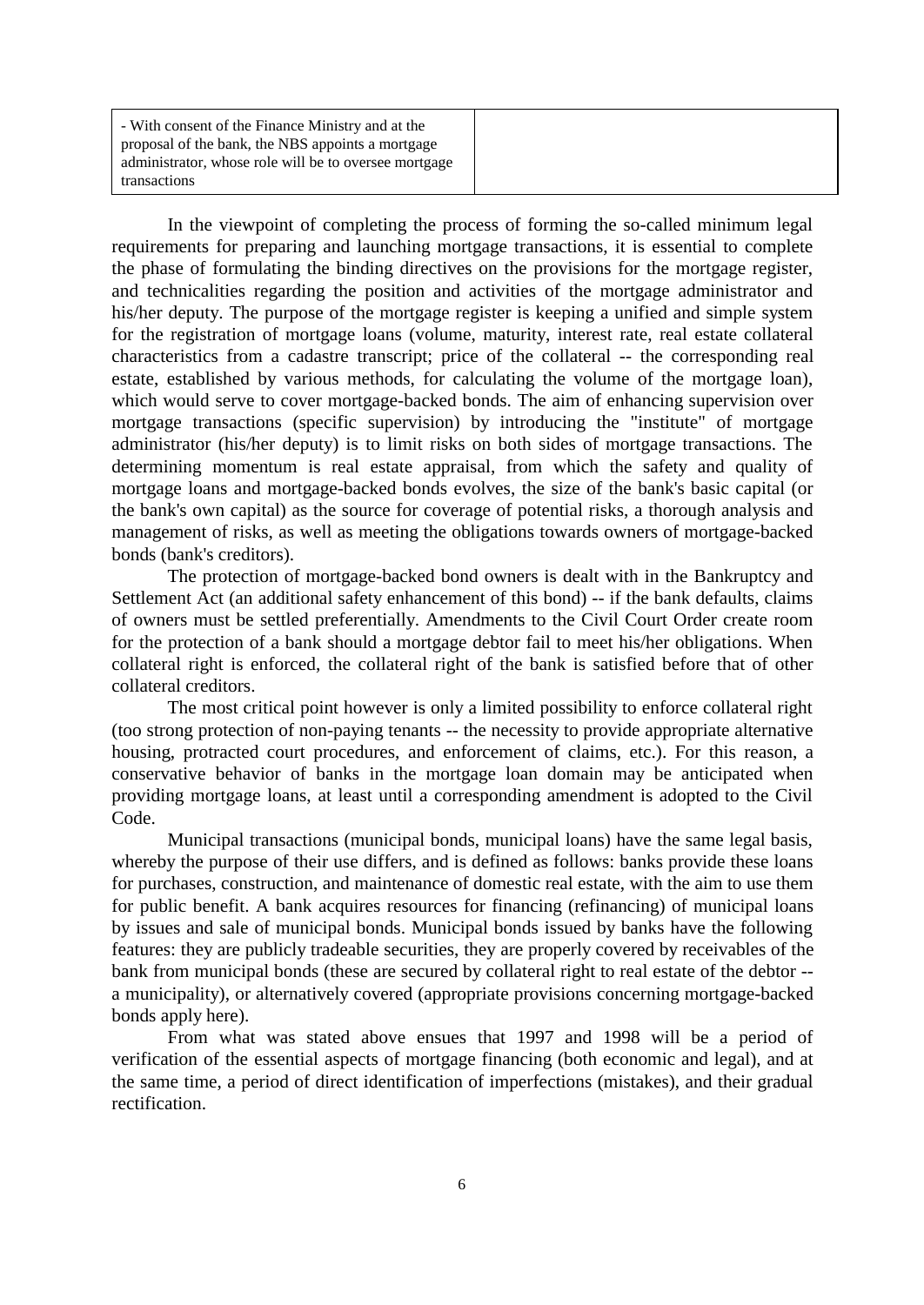|                                             | Czech Republic                                                                                                                                                                                                                                                                                                                                                                                                                    | Poland                                                                                             | Slovak Republic                                                                                                                                                                                                                                                                                                                                                                                                                |
|---------------------------------------------|-----------------------------------------------------------------------------------------------------------------------------------------------------------------------------------------------------------------------------------------------------------------------------------------------------------------------------------------------------------------------------------------------------------------------------------|----------------------------------------------------------------------------------------------------|--------------------------------------------------------------------------------------------------------------------------------------------------------------------------------------------------------------------------------------------------------------------------------------------------------------------------------------------------------------------------------------------------------------------------------|
| 1. Essential legislative norms              | - Act No. 530/1990 Collection of<br>Laws on Securities, in the wording<br>of subsequent directives<br>Act No. 513/1991, Collection of<br>Laws, Commercial Code, in the<br>wording of subsequent directives<br>- Act 328/1991 Collection of<br>Laws, on Bankruptcy and<br>Settlement, in the wording of<br>subsequent directives<br>- Act No. 21/1992, Collection of<br>Laws, on banks, in the wording of<br>subsequent directives | - draft bill on mortgage notes and<br>mortgage banking                                             | - Act No. 21/1992, Collection of<br>Laws, on banks, in the wording of<br>subsequent directives<br>- Act 328/1991 Collection of Laws,<br>on Bankruptcy and Settlement, in<br>the wording of subsequent directives<br>- Act No. 530/1990 Collection of<br>Laws on Securities, in the wording<br>of subsequent directives<br>Act No. 513/1991, Collection of<br>Laws, Commercial Code, in the<br>wording of subsequent directives |
| 2. Basic Capital                            | 500.0 million CZK                                                                                                                                                                                                                                                                                                                                                                                                                 | The volume of basic capital will<br>be set by the president of the<br>Polish central bank          | 1.0 billion SKK                                                                                                                                                                                                                                                                                                                                                                                                                |
| 3. Mortgage loan to value<br>ratio          | 70 percent                                                                                                                                                                                                                                                                                                                                                                                                                        | 60 percent                                                                                         | 60 percent                                                                                                                                                                                                                                                                                                                                                                                                                     |
| 4. Secured right of banks to<br>real estate | No other collateral right may exist<br>to the real estate. An exception is<br>that it may serve as security for a<br>loan provided by housing<br>construction savings bank                                                                                                                                                                                                                                                        | Not specified explicitly in the<br>draft bill, but shall be defined in<br>mortgage bank guidelines | A mortgage or municipal loan<br>cannot be secured by collateral right<br>to a real estate on which collateral<br>right towards a third person already<br>exists, or the transfer right of which<br>has been restricted                                                                                                                                                                                                         |
| 5. Mortgage loan maturity                   | 20 years                                                                                                                                                                                                                                                                                                                                                                                                                          | 5 to 10 years                                                                                      | at least 5 years                                                                                                                                                                                                                                                                                                                                                                                                               |

## A comparison of fundamental legislative norms in mortgage financing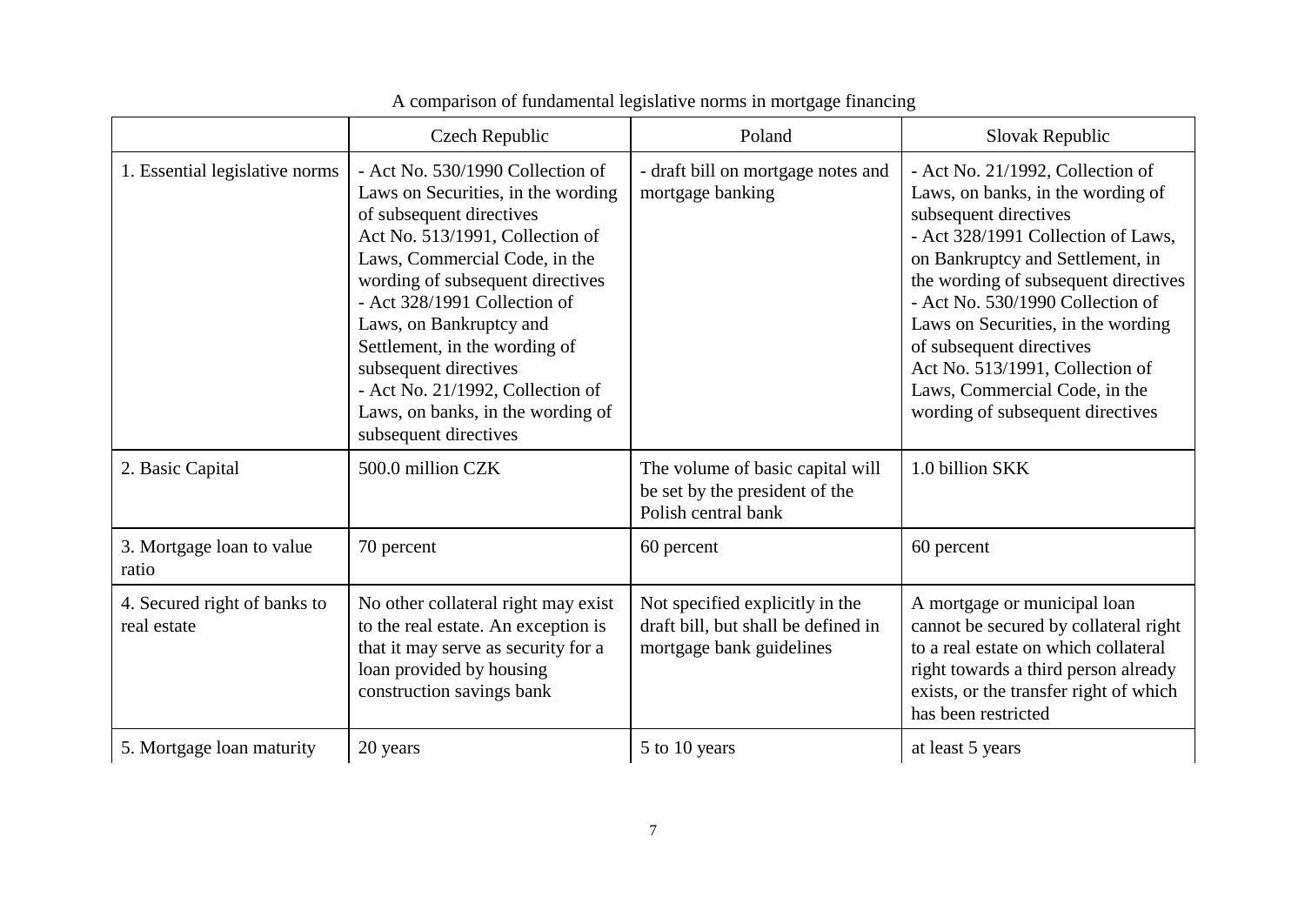| 6. Issue of mortgage-backed<br>bonds       | Only banks with a corresponding<br>license may issue mortgage-backed<br>bonds                                                                                       | Only banks with a corresponding<br>license may issue mortgage-<br>backed bonds                                                                                                                                                                 | Only banks with a corresponding<br>license may issue mortgage-backed<br>bonds                                                                                                                                                                                                                                                                                                                  |
|--------------------------------------------|---------------------------------------------------------------------------------------------------------------------------------------------------------------------|------------------------------------------------------------------------------------------------------------------------------------------------------------------------------------------------------------------------------------------------|------------------------------------------------------------------------------------------------------------------------------------------------------------------------------------------------------------------------------------------------------------------------------------------------------------------------------------------------------------------------------------------------|
| 7. Mortgage-backed bonds<br>form           | dematerialized                                                                                                                                                      | mortgage-backed bonds are<br>issued both in document and<br>immaterial form                                                                                                                                                                    | dematerialized                                                                                                                                                                                                                                                                                                                                                                                 |
| 8. State support for mortgage<br>financing | - mortgage-backed bond yield is<br>exempt from taxation<br>- state support for reducing the<br>interest rate<br>- decreased issue fees for<br>mortgage-backed bonds | - The Act on mortgage-backed<br>bonds and mortgage banking<br>counts on an exemption of<br>mortgage-backed bond yield<br>from taxation                                                                                                         | Not established thus far                                                                                                                                                                                                                                                                                                                                                                       |
| 9. Special supervision                     | The finance ministry will issue a<br>directive on supervision over<br>mortgage-backed bond issues and<br>related activities                                         | Chairman of the Polish central<br>bank appoints an administrator<br>and his/her deputy for each<br>mortgage bank                                                                                                                               | With consent of the Finance<br>Ministry and at the proposal of the<br>bank, the NBS appoints a mortgage<br>administrator for each mortgage<br>bank                                                                                                                                                                                                                                             |
| 10. Usage of free resources                | Unspecified in the Securities Act                                                                                                                                   | - depositing in banks assigned by<br>a decree of the Polish central<br>bank Chairman<br>- purchase of securities under<br>specified terms guaranteed by the<br>state or the Polish central bank<br>- purchase of own mortgage-<br>backed bonds | - temporarily free resources from<br>mortgage transactions may be<br>deposited in banks with residence in<br>the Slovak Republic, or a branch<br>office of a foreign bank in Slovakia<br>- may be used for purchases of<br>mortgage-backed bonds issued by<br>other banks or municipal bonds<br>- NBS treasury bills purchases<br>- state bonds purchases<br>- state treasury bills purchases. |